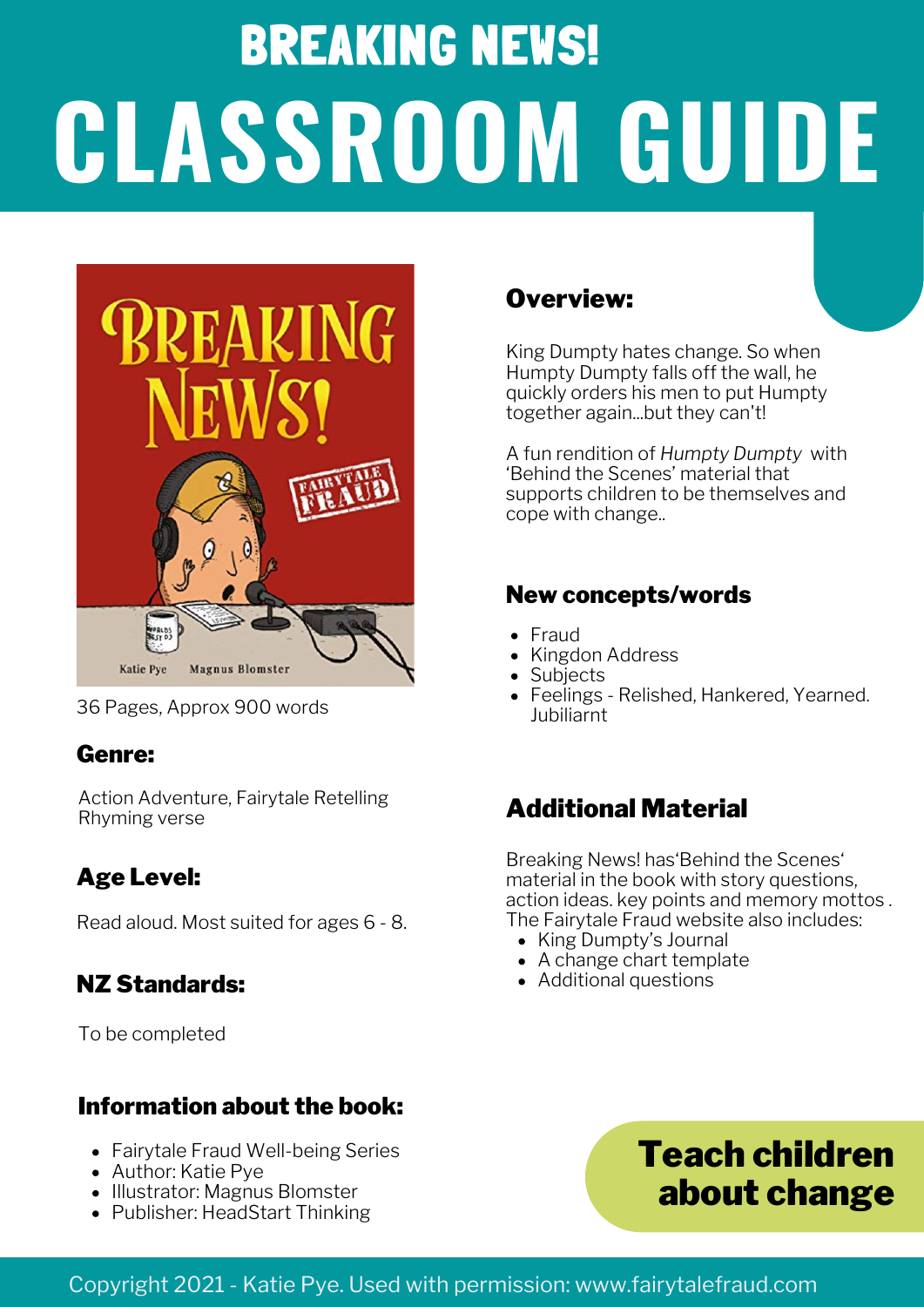# BREAKING NEWS! **CLASSROOM GUIDE**

# GETTING READY TO READ READING THE BOOK

### Introduce the concept 1. and vocabulary:

- What do you think a fraud is?
- Does everyone have the same feelings about change?
- What might be some words people use to describe change?

#### 2. Connect children's past experience with the book

- What do they know about the traditional Humpty Dumpty nursery rhyme?
- Look at the cover. What do they think the breaking news is?
- Read the copy. What do they think might happen?

### 3. Be aware of the following text features:

- The book is in rhyming verse.
- There is a refrain that repeats through the book. Children may wish to recite this.
- New vocabulary words are introduced see the list above

### Story questions:

- How did King Dumpty try to keep things the same?
- Why did Humpty Dumpty keep asking his dad for change?
- How would King Dumpty have felt when they opened the town gates?
- If you were King Dumpty, would you try and keep the 'breaking news' a secret?
- What would it have felt like for Humpty to have to go back in his shell?
- Did you expect all the eggs to come out of their shells? Why do you think King Dumpty finally decided to welcome change?
- Why didn't King Dumpty remove his shell straight away? What was he waiting for?
- What made King Dumpty feel brave enough to face change? How do you think he would describe change?

# Notice change:

- Compare and contrast life before and after they faced change? What were the emotions and descriptions before and after. How are the illustration different?
- Which Eggsville would you prefer to live in - before or after change?